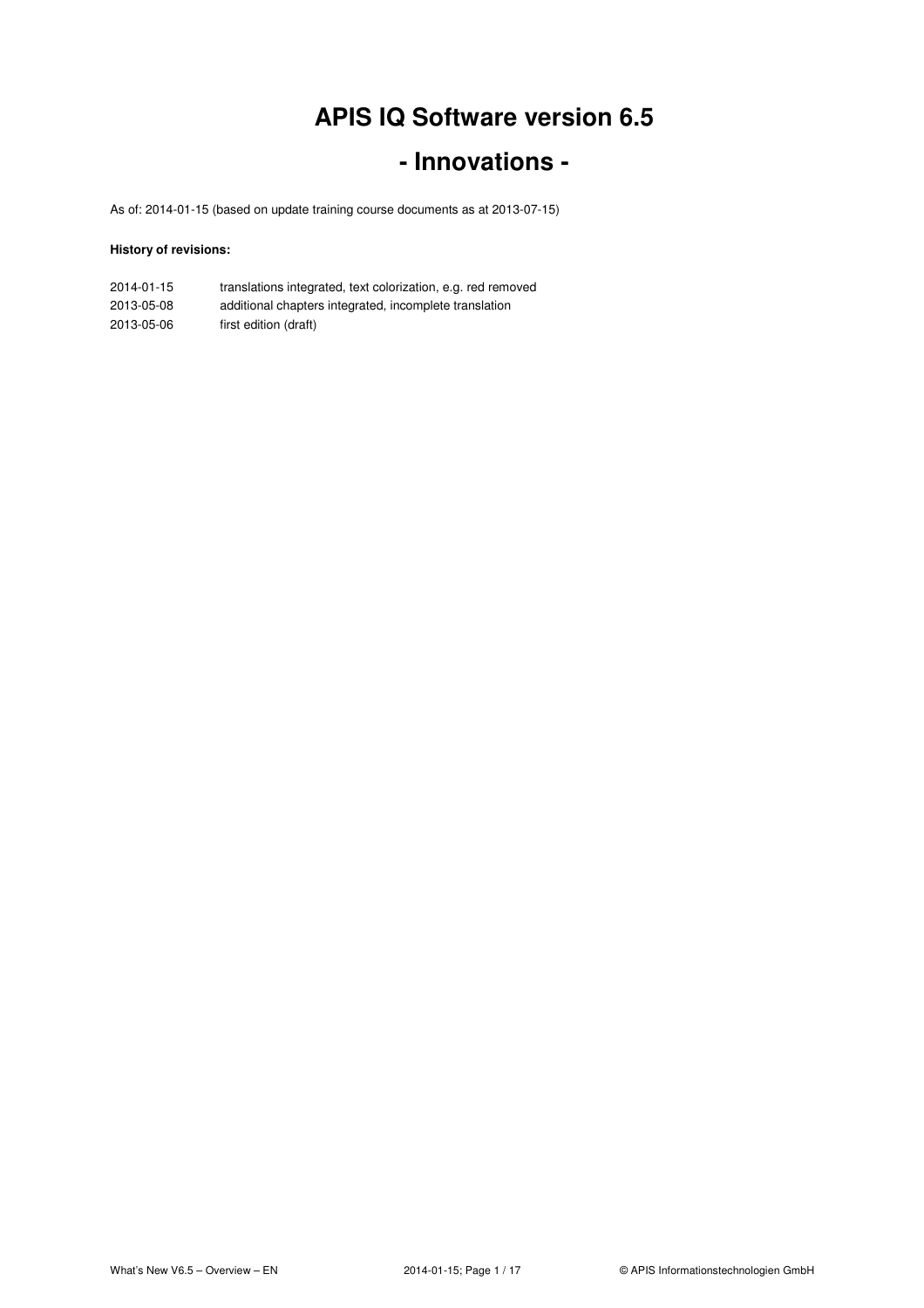#### **Content:**

| 1  |  |
|----|--|
| 2  |  |
| 3  |  |
| 4  |  |
| 5  |  |
| 6  |  |
| 7  |  |
| 8  |  |
| 9  |  |
| 10 |  |
| 11 |  |
| 12 |  |
| 13 |  |
| 14 |  |
| 15 |  |
| 16 |  |
| 17 |  |
| 18 |  |
| 19 |  |
| 20 |  |
| 21 |  |
| 22 |  |
| 23 |  |
| 24 |  |
| 25 |  |
| 26 |  |
| 27 |  |
| 28 |  |
| 29 |  |
| 30 |  |
| 31 |  |
| 32 |  |
| 33 |  |
| 34 |  |
| 35 |  |
| 36 |  |
| 37 |  |
| 38 |  |
| 39 |  |
| 40 |  |
| 41 |  |
|    |  |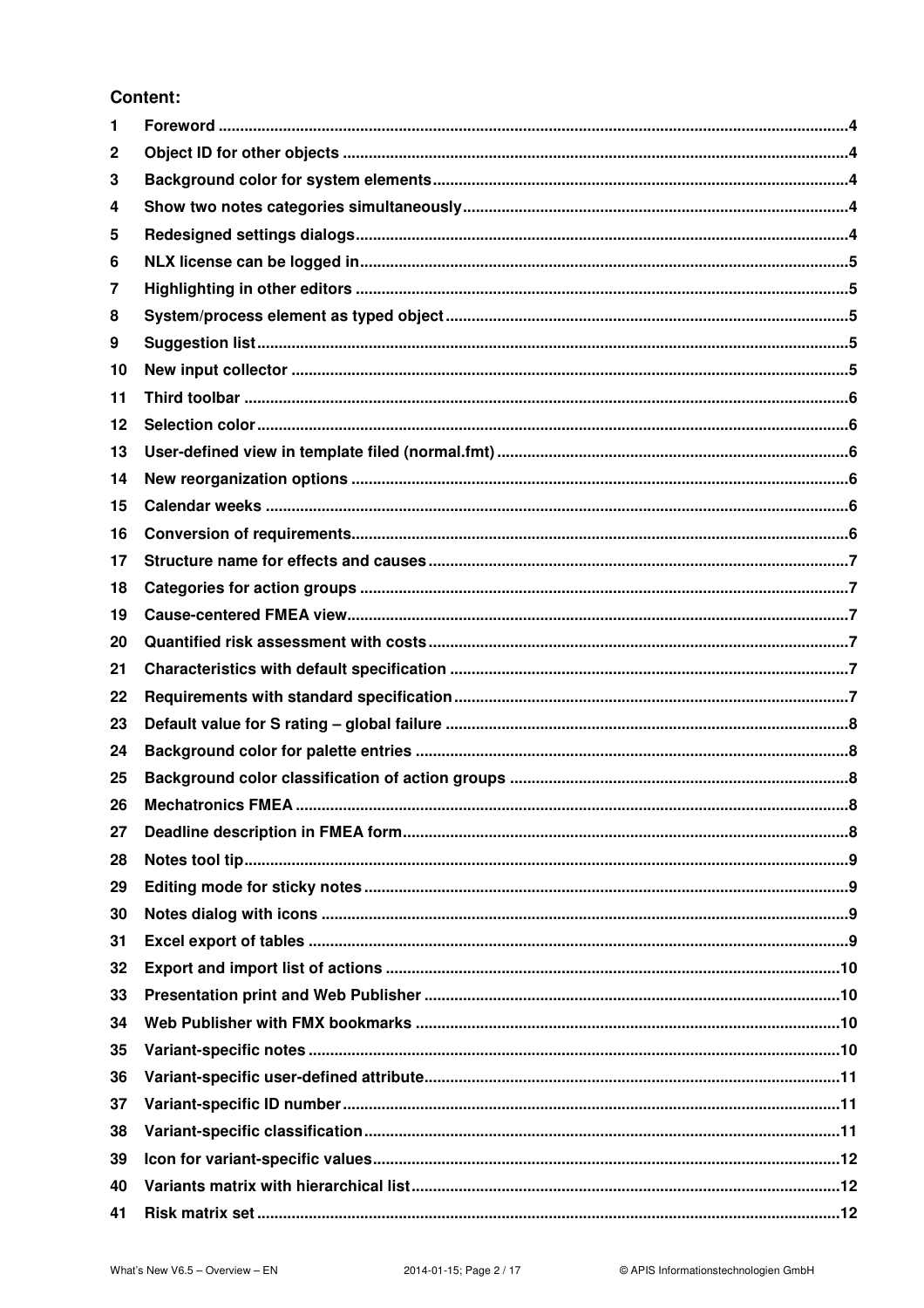| 42 |  |
|----|--|
| 43 |  |
| 44 |  |
| 45 |  |
| 46 |  |
| 47 |  |
| 48 |  |
| 49 |  |
| 50 |  |
| 51 |  |
| 52 |  |
| 53 |  |
| 54 |  |
| 55 |  |
| 56 |  |
| 57 |  |
| 58 |  |
| 59 |  |
| 60 |  |
| 61 |  |
| 62 |  |
| 63 |  |
| 64 |  |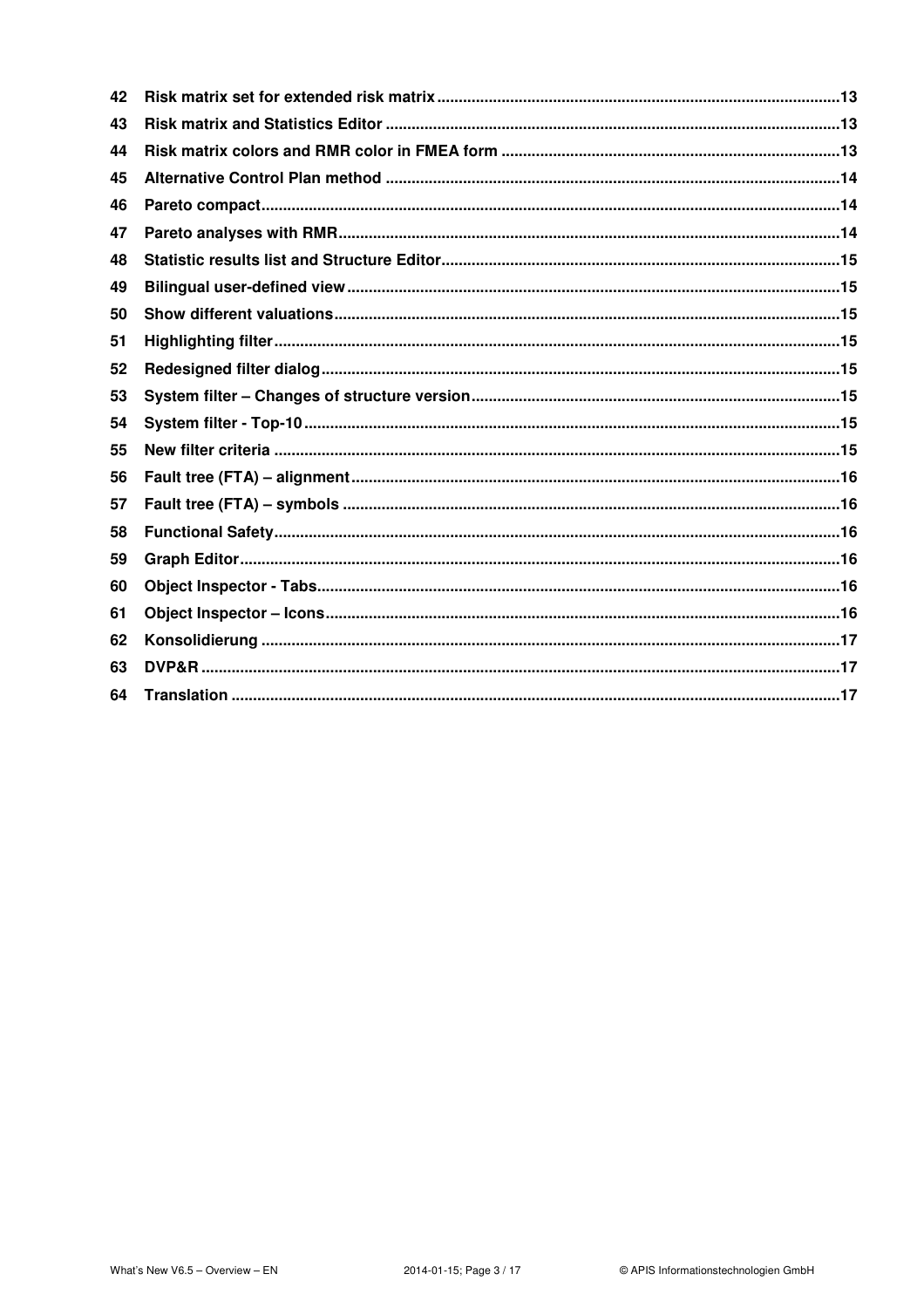### **1 Foreword**

The following information is directed to experienced users of APIS IQ software. The catchwords found below focus on those areas of the software in which major changes took place.

This document does not replace any training in which specific questions will be clarified. A few of these topics are not dealt in-depth in the usual standard trainings. Especially filters, Functional Safety, consolidation or Graph Editor are suitable for special trainings.

Our training range can be found under http://iq.apis.de/training. We also offer in-house services in which the content can be tailored to your objective target.

The APIS-Team

# **2 Object ID for other objects**

So far, it was only possible to manually assign an object ID to failures. You can now assign object IDs to other object types as well.

The *object ID* can be used for viewing, searching, and filtering purposes.

# **3 Background color for system elements**

System and process elements were provided with another object attribute, the background color, which can be used for viewing, searching, and filtering purposes.



### **4 Show two notes categories simultaneously**

If, in addition to the default notes category, there are further notes categories, one of those can be additionally shown in tables.

| FMEA Forms Editor VDA 96/VDA 06: Component group 1 ( |                                    |  |                  |  |  |  |  |  |  |
|------------------------------------------------------|------------------------------------|--|------------------|--|--|--|--|--|--|
| <b>Effects</b>                                       | S.                                 |  | C   Failure mode |  |  |  |  |  |  |
|                                                      |                                    |  |                  |  |  |  |  |  |  |
| System element: @ Component group 1                  |                                    |  |                  |  |  |  |  |  |  |
|                                                      | content of the note for category 1 |  |                  |  |  |  |  |  |  |
| content of the note for category 2                   |                                    |  |                  |  |  |  |  |  |  |

# **5 Redesigned settings dialogs**

Document and workstation settings as well as the display options have many entries. The categories are not given on tabs anymore, but in *hierarchical lists* on the left side or in *check boxes* at the top. The newly integrated search box makes it easier to find a specific option or setting.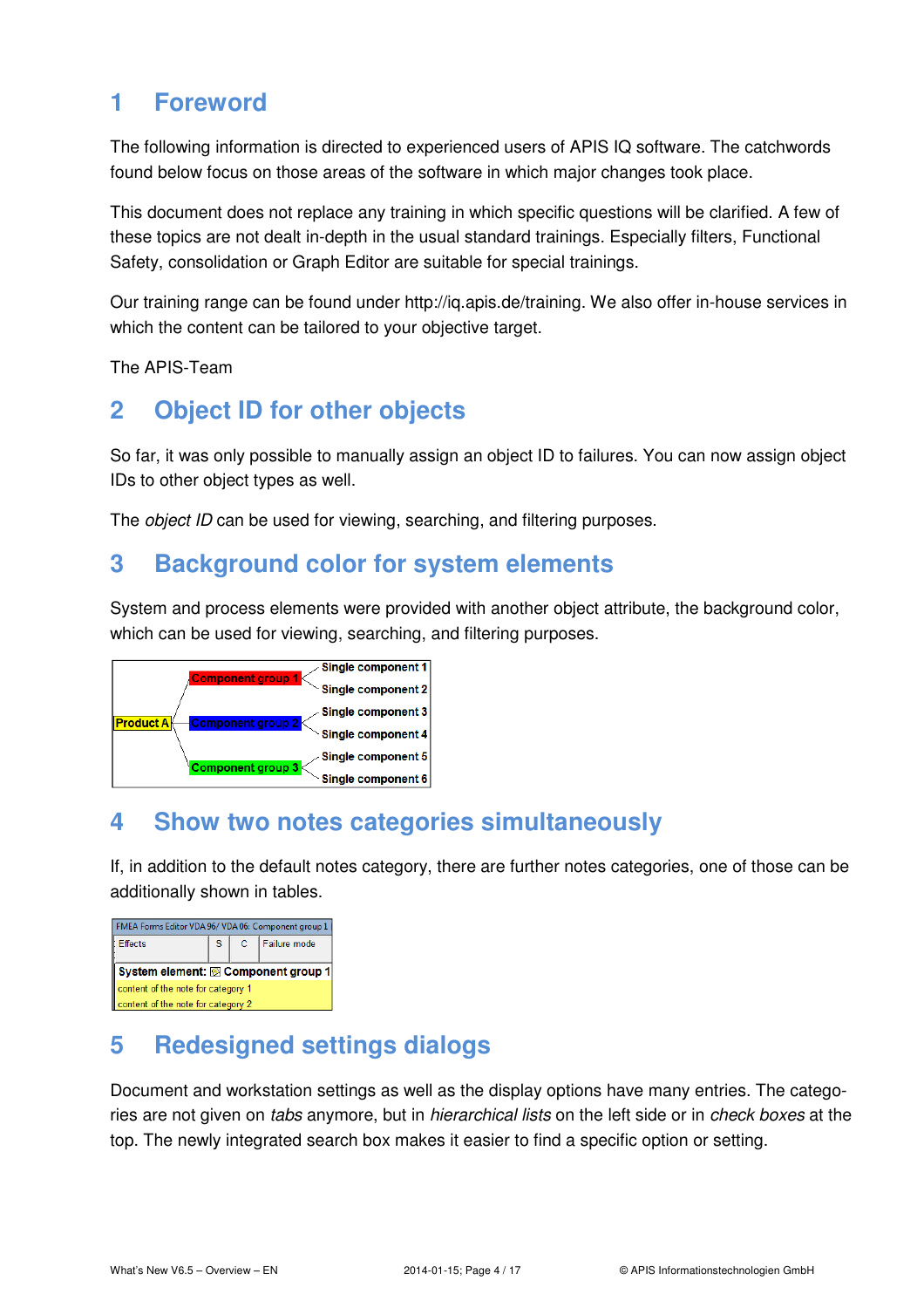

# **6 NLX license can be logged in**

In addition to the log-out of license keys, you can now log in license keys as well.

# **7 Highlighting in other editors**

Highlighting is now available in the Structure and the FFA Editors as well.

### **8 System/process element as typed object**

Similar to previously functions and failures, system and process elements are now typed objects as well, i.e. catalog entries have occurrences and the input collector can be used.



# **9 Suggestion list**

All editors have an optional suggestion list for operating purposes.

| Structure Editor: product [Design] | <b>Structure Editor</b>                                                                                |
|------------------------------------|--------------------------------------------------------------------------------------------------------|
| product                            | Edit ${4}$<br>Add functions and characteristics<br>Add system elements<br>Inspect object<br>Properties |

# **10 New input collector**

The suggestion list provides you with a new input collector, which offers additional options for newly entered objects. Among other things, you use an input collector respectively to jointly record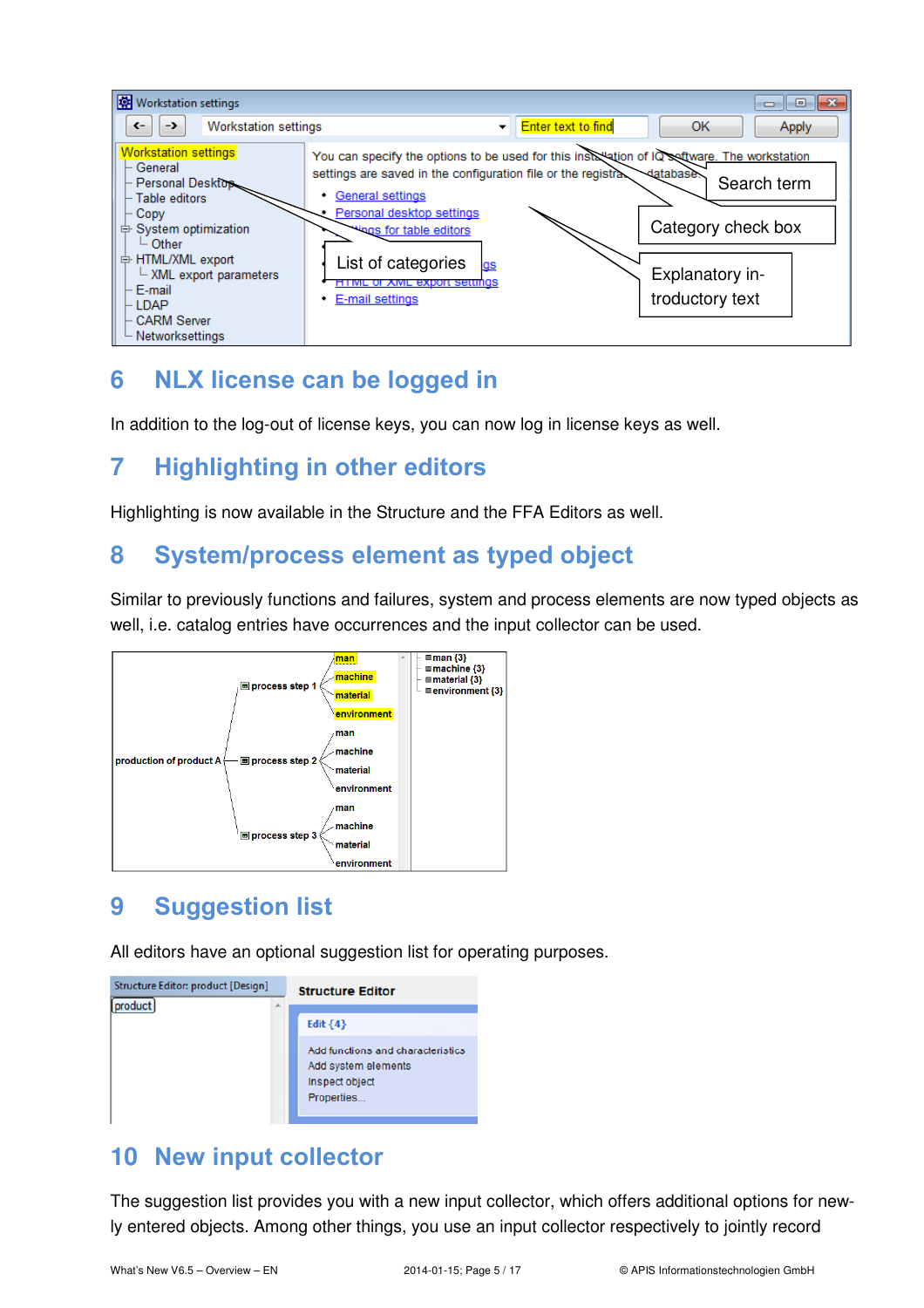- functions, product and process characteristics
- failures, operating conditions, failure detection and reaction.

| System elements - Input collector with catalog |                    |                                                                          |
|------------------------------------------------|--------------------|--------------------------------------------------------------------------|
| Input<br>Edit Catalog                          |                    |                                                                          |
| ×<br>$\mathbf{r}$                              | Catalog: (K) & M   |                                                                          |
| <u><b>■new system element</b></u>              |                    | <b>Input collector</b><br>Create new objects                             |
|                                                |                    | <b>Exit input collector</b>                                              |
|                                                | Variant assignment | Exit without applying changes<br>Apply changes and close input collector |
|                                                | by checking        | <b>\efine anchor</b>                                                     |
|                                                |                    | $\circledcirc$<br>1.1 item "headlight" {1}                               |
|                                                |                    | <b>Define variants</b>                                                   |
| $\blacksquare$ Actuating {1}                   | ۸                  | $\sqrt{ }$ variant A                                                     |
| ⊞ Actuating /11                                | $=$                | variant B                                                                |

### **11 Third toolbar**

Information from the previous extended toolbar can now be shown in a third toolbar, thus enabling the access on insufficiently wide screens.

| New: +■ 古 ◆ ◆ ♪ ● 邑 良 ◆   卣 □ 囟 囟   ☞   も も   ◎                                                                                                   |  |  |  |  |  |  |  |
|---------------------------------------------------------------------------------------------------------------------------------------------------|--|--|--|--|--|--|--|
| > ≤ [10] headlight: nets - $ \leq$ - $ $ <no selected="" variant=""> <math> </math> - <math> </math> &lt; <math> </math> <no filter=""></no></no> |  |  |  |  |  |  |  |

### **12 Selection color**

The default selection color provided by Windows can result in awkward color combinations, such as e.g. green writing against blue background. To permanently change the selection color, you do not need to access the Windows color management anymore. A corresponding option was integrated in the IQ software.

# **13 User-defined view in template filed (normal.fmt)**

User-defined views can now be stored in the template file (Normal.FMT) as well.

### **14 New reorganization options**

The reorganization dialog contains new options:

- Remove automatically created entries for individual actions from meeting log
- Merge catalog entries of the same name
- Delete private PIM entries

#### **15 Calendar weeks**

The Windows system setting for the first weekday is now used, not necessarily Monday as before.

### **16 Conversion of requirements**

It is now possible to convert requirements into product or process characteristics.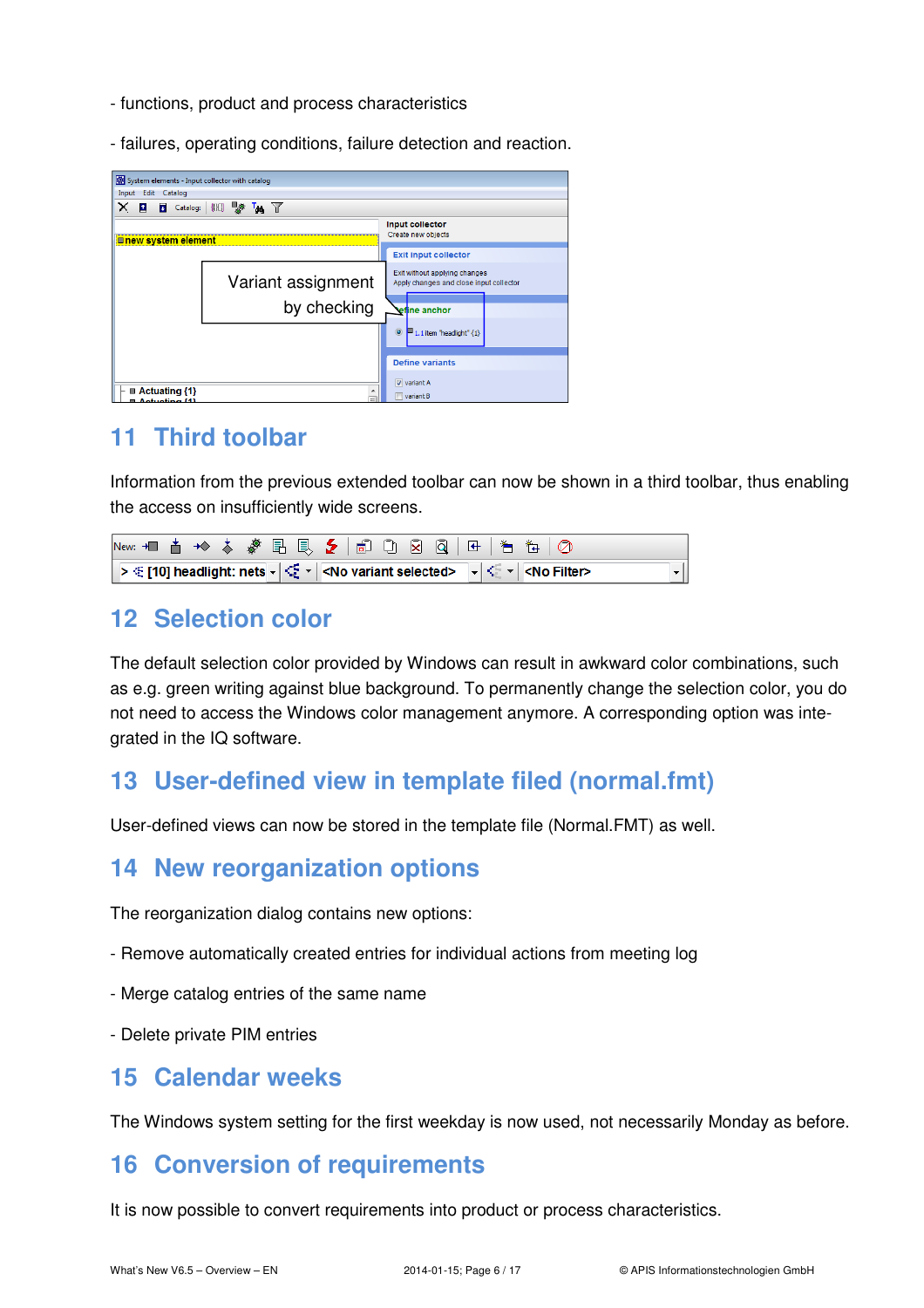### **17 Structure name for effects and causes**

As an additional display option, the structure name can be displayed with causes and effects.

### **18 Categories for action groups**

The categories previously attached as object attributes to revision states, e.g. development, production, and customer operation, are now attached to action groups, i.e. they are now referred to as "Category for action groups".

#### **19 Cause-centered FMEA view**

Now, there is an additional FMEA form view available, which focuses on the cause. It can be shown for each cause element.

### **20 Quantified risk assessment with costs**

Based on the specifications of an order development, columns were integrated in the FMEA form (layout VDA 96 / VDA 06 only) enabling a cost appraisal for each failure and quantified risk assessment for failures in different project phases. The Statistics editor contains a new type of analysis called Quantified risks per project phase for the analysis of quantified risks.

### **21 Characteristics with default specification**

When creating occurrences of product and process characteristics, available default values are transferred into the specification section. The default values in the catalog are kind of a master.



# **22 Requirements with standard specification**

When creating occurrences of a requirement, available default values are transferred into the specification section. The default values in the catalog are kind of a master.

| Requirements - Input collector with catalog |                                    |  |  |  |                            |  |  |
|---------------------------------------------|------------------------------------|--|--|--|----------------------------|--|--|
| Input Edit Catalog Help                     |                                    |  |  |  |                            |  |  |
|                                             |                                    |  |  |  | <b>Q Q</b> Catalog: {{}()} |  |  |
| □ flow rate = 5 / $\{0\}$                   |                                    |  |  |  |                            |  |  |
|                                             | $\mathbb{R}$ , flow rate = 5   {0} |  |  |  |                            |  |  |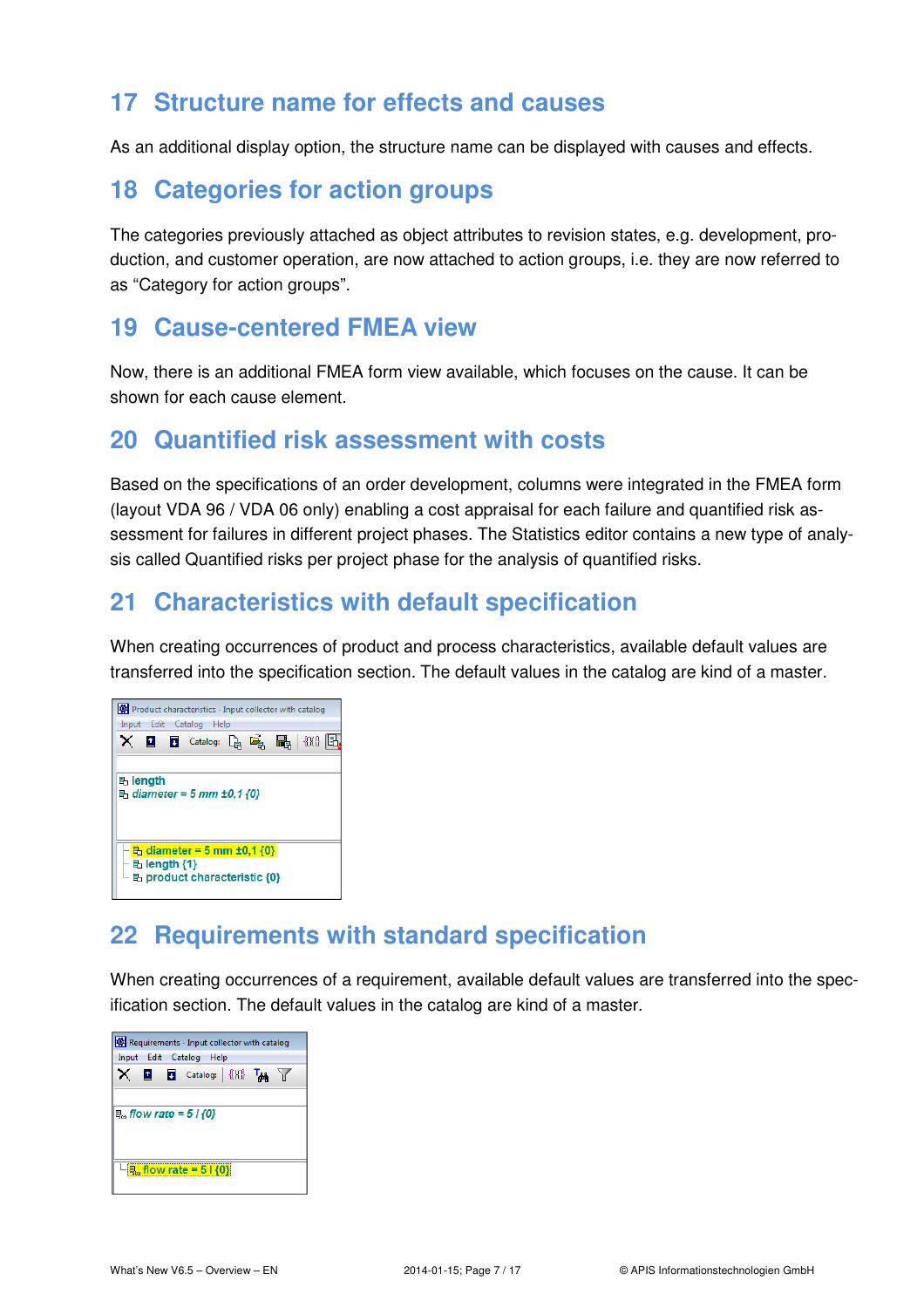# **23 Default value for S rating – global failure**

If a failure is made a "global failure" via the context menu in the failure catalog, then the S rating will be identical for all occurrences. The S rating is stored with the type and can be changed in the catalog as well. The failure symbol is additionally marked as a global failure.

#### S=5 \*s leakage

### **24 Background color for palette entries**

Palette entries for classification and process flow diagram can be assigned with a background color. In the process flow diagram for instance, the respective symbols are thus also represented with the background color.

# **25 Background color classification of action groups**

Categories of action groups can be assigned with a background color. Thus, the classification will be accordingly highlighted in color in the FMEA form.

### **26 Mechatronics FMEA**

The mechatronic objects operating condition, failure detection, and failure reactions from failure nets can be transferred as preventive and detection action.



# **27 Deadline description in FMEA form**

The attribute value "Description" for the deadline of an action can now be shown in the FMEA form.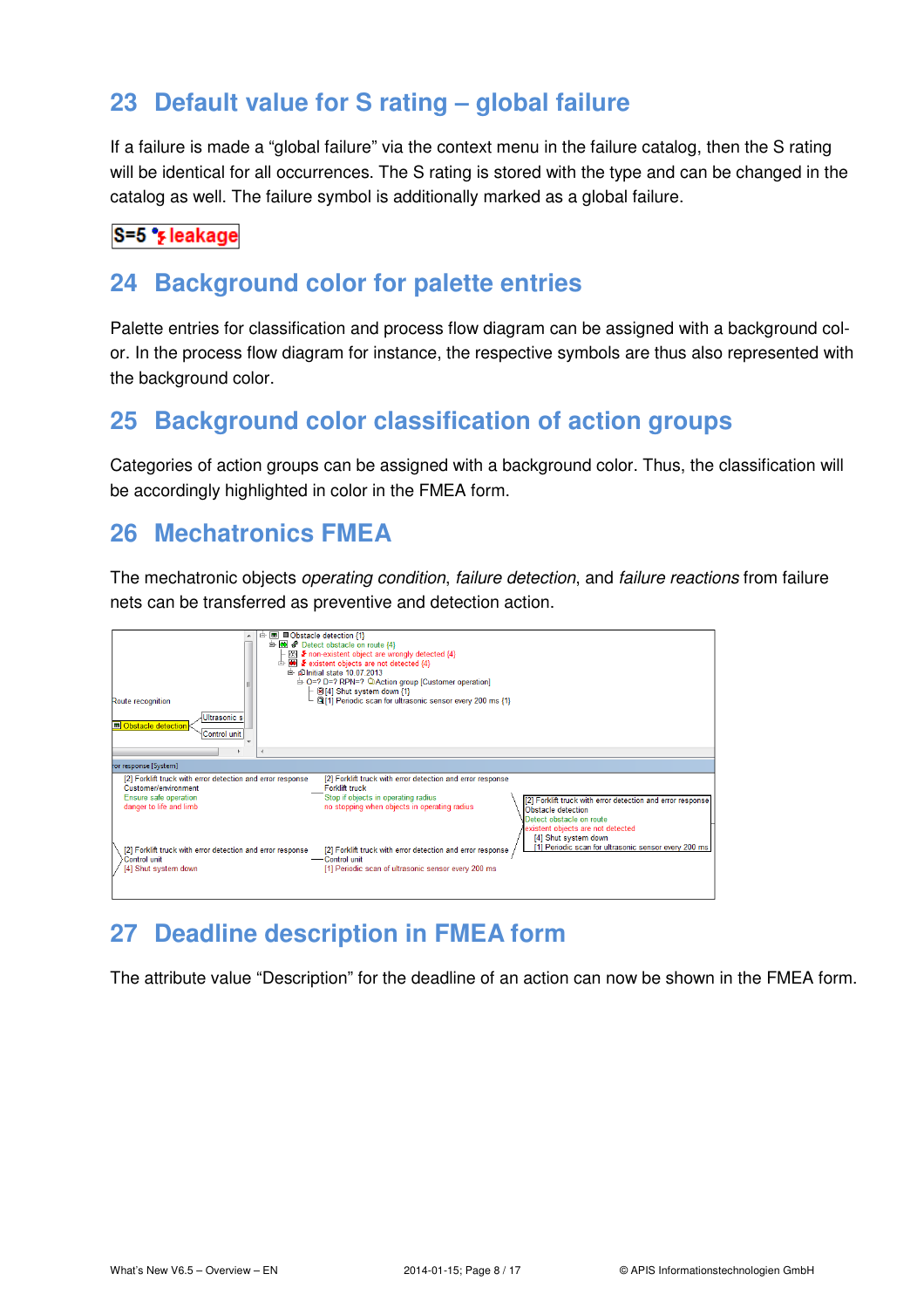| s<br>$\mathbf C$                                                                                                                                                     | Failure mode                                                       | c                                                                                         | Cause                                                                                                                                                           | C.                                                       | Preventive action                                                                                                                                                                     | $\Omega$ | Detection acti-<br>on                                                                                                                                                                    |
|----------------------------------------------------------------------------------------------------------------------------------------------------------------------|--------------------------------------------------------------------|-------------------------------------------------------------------------------------------|-----------------------------------------------------------------------------------------------------------------------------------------------------------------|----------------------------------------------------------|---------------------------------------------------------------------------------------------------------------------------------------------------------------------------------------|----------|------------------------------------------------------------------------------------------------------------------------------------------------------------------------------------------|
| Preventive action: change shielding of plug after tests<br><b>Name</b><br>Rating<br><b>Functional Safety</b><br>Responsible<br>Deadline:                             | <b>Attributes</b><br><b>Deadline</b><br>20.02.2009                 | <b>Note</b>                                                                               | User-defined attributes<br><b>Details</b><br>$\mathbf{X}$                                                                                                       | $\Sigma$<br><b>Assistant</b>                             | <b>NONE</b><br>Revision state: 05 03 2009                                                                                                                                             | 5        | tests with pro-<br>totypes                                                                                                                                                               |
| Begin date:<br>Status<br><b>Ountouched</b><br>Inder consideratio<br>in progress<br>⊙<br><b>O</b> finished<br>abandoned<br>Degree of progress<br>100%<br>Description: | Mo<br>26<br>K<br>19 01 2009<br>7<br>8<br>16<br>٩<br>23<br>10<br>۰. | Mi<br>Di<br>28<br>27<br>2<br>R<br>9<br>11<br>10<br>17<br>18<br>24<br>25<br>$\overline{ }$ | Februar 2009<br>Sa.<br>- Fr<br>Do<br>31<br>29<br>30 <sub>2</sub><br>7<br>5<br>4<br>14<br>12<br>13<br>21<br>19<br>20<br>28<br>26<br>27<br>5<br>Heute: 10.07.2013 | ь<br>So<br>1<br>R<br>15<br>$\overline{\mathcal{D}}$<br>R | change shielding of<br>plug after tests<br>Seetzen, Gudrun,<br>D-PT, Entwicklung<br>20 02 2009<br>(finished)<br>additional<br>information for the<br>date of the<br>preventive action | 3        | tests with pro-<br>totype<br>Santy, David,<br>ZQS.<br>Qualitätsentwi<br>cklung<br>02.04.2009<br>(in progress)<br>additional<br>information for<br>the date of the<br>detection<br>action |

# **28 Notes tool tip**

If the mouse pointer is located above a notes symbol, information on the note's content is shown.



# **29 Editing mode for sticky notes**

Sticky notes are shown when double-clicking on a notes icon, if the respective workstation setting is enabled or if the ALT key is pressed when double-clicking. This notes window now contains an "Edit" button.



### **30 Notes dialog with icons**

A toolbar containing icons was integrated in the notes dialog.

|                                         |  | $\mathbf{A} \mathbf{A}' \ \mathbf{B}\  \mathbf{I} \mathbf{U} \mathbf{A}\  \in \mathbf{H} \ \mathcal{B}'\ $ |  |  |  |  |
|-----------------------------------------|--|------------------------------------------------------------------------------------------------------------|--|--|--|--|
| further informations for <b>sensing</b> |  |                                                                                                            |  |  |  |  |

### **31 Excel export of tables**

Tabular views of the IQ software can now be exported directly in the XLS or XLSX format. It was previously required to take a detour via HTML. The XLSX file format can also be used for the import and export in the translation sector.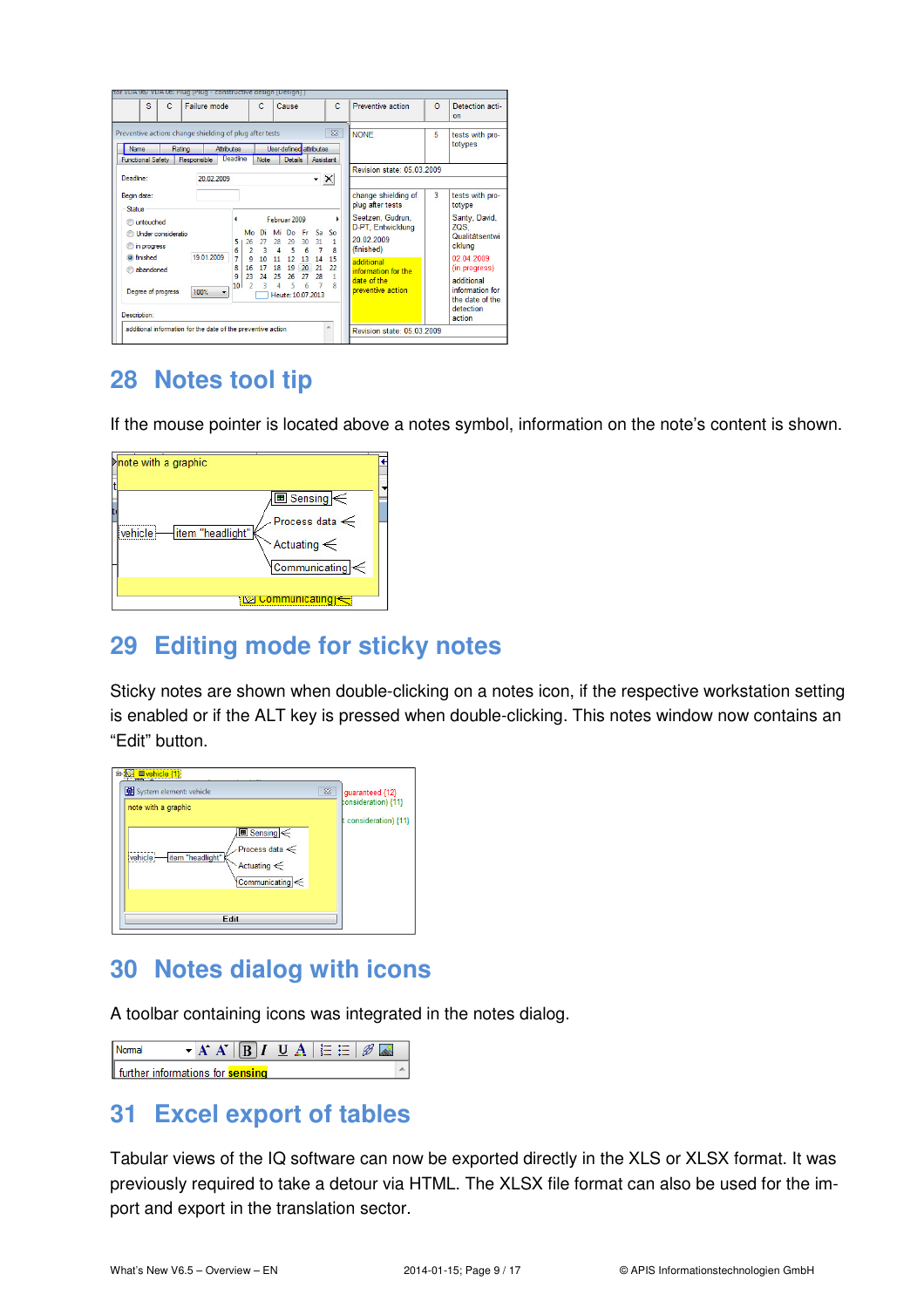# **32 Export and import list of actions**

Similar to the export and import in the translations sector, the list of actions can now be exported and imported as well. It is thus possible to change the status and deadline of actions in MS Excel.

| Microsoft Excel - Deadlines for plug                                                                      | $\blacksquare$                                                 |                 |               |                                               |  |  |  |  |  |
|-----------------------------------------------------------------------------------------------------------|----------------------------------------------------------------|-----------------|---------------|-----------------------------------------------|--|--|--|--|--|
| Frage hier eingeben<br>[28] Datei Bearbeiten Ansicht Einfügen Format Extras Daten Fenster ?<br>Nuance PDF |                                                                |                 |               |                                               |  |  |  |  |  |
| •10 • FKU 事事理图图%€ ま図•:<br>$\bullet$ $\circ$ $\bullet$ $\bullet$ Arial                                     |                                                                |                 |               |                                               |  |  |  |  |  |
|                                                                                                           | Harbeitung beenden                                             |                 |               |                                               |  |  |  |  |  |
| 10000 BAn Office scannen                                                                                  |                                                                |                 |               |                                               |  |  |  |  |  |
| fx Action type<br>A1                                                                                      |                                                                |                 |               |                                               |  |  |  |  |  |
| A                                                                                                         | R.                                                             | Ċ.              | n.            | F                                             |  |  |  |  |  |
| <b>Action type</b>                                                                                        | <b>Name</b>                                                    | <b>Deadline</b> | <b>Status</b> | P<br>Responsible                              |  |  |  |  |  |
| Preventive action                                                                                         | coordination regarding coating with manufacturer of 22.04.2009 |                 | in progress   | G<br>Responsible for                          |  |  |  |  |  |
|                                                                                                           | oins and socket                                                |                 |               | component: plug:                              |  |  |  |  |  |
|                                                                                                           |                                                                |                 |               | Schranz, Franz, D-PT,                         |  |  |  |  |  |
|                                                                                                           |                                                                |                 |               | Entwicklung                                   |  |  |  |  |  |
| Preventive action                                                                                         | use a more temperature resistant material                      | 15.05.2009      | in progress   | c<br>Responsible for                          |  |  |  |  |  |
|                                                                                                           |                                                                |                 |               | component: plug:                              |  |  |  |  |  |
|                                                                                                           |                                                                |                 |               | Schranz, Franz, D-PT.                         |  |  |  |  |  |
|                                                                                                           |                                                                |                 |               | Entwicklung                                   |  |  |  |  |  |
| Detection action                                                                                          | test different coatings                                        | 22.04.2009      | in progress   | Priebke, Claas, D-PT,<br>٥                    |  |  |  |  |  |
|                                                                                                           |                                                                |                 |               | Entwicklung                                   |  |  |  |  |  |
| Detection action                                                                                          | tests with prototype                                           | 12.05.2009      | in progress   | $\overline{\mathbf{c}}$<br>Santy, David, ZQS, |  |  |  |  |  |
| II 5                                                                                                      |                                                                |                 |               | Qualitätsentwicklung                          |  |  |  |  |  |

# **33 Presentation print and Web Publisher**

The dialog to define a print or web publishing batch was fundamentally revised. It is now also possible to integrate a document several times in a batch by means of e.g. different display options.

| <b>Print batch</b>                                                                                                                                                                                                                                                                      |          |   |
|-----------------------------------------------------------------------------------------------------------------------------------------------------------------------------------------------------------------------------------------------------------------------------------------|----------|---|
| <new batch=""></new>                                                                                                                                                                                                                                                                    |          |   |
| Flements:                                                                                                                                                                                                                                                                               | Settings |   |
| 르 <new batch=""><br/>Table of contents<br/>File-related documents +<br/>Structure-related documents E<br/>V FMEA form-related documents +<br/><math>\triangledown</math> FMEA form (VDA 96) <math>\Box</math><br/><math>\triangledown</math> FMEA form (VDA 96) <math>\Box</math></new> |          | 庫 |

# **34 Web Publisher with FMX bookmarks**

FMX bookmarks can now be integrated in documents, i.e. the original FME file can then be opened from the web browser with a mouse-click.

| Web Publisher                                          |                                                                                                                                                                                                                                                                                                                     |
|--------------------------------------------------------|---------------------------------------------------------------------------------------------------------------------------------------------------------------------------------------------------------------------------------------------------------------------------------------------------------------------|
| $-$ Settings<br>$\leftarrow$<br>->                     | fmx<br>٠                                                                                                                                                                                                                                                                                                            |
| <new batch=""><br/><b>Settings</b><br/>Languages</new> | Here you can select the destination directory, specify header an<br>Directory:<br>Select a directory<br><b>Header and footer</b><br>Header and footer<br>Start HTML browser<br><b>V</b> Write object index<br>Expand nets up to the specified depth<br>Enable text search<br>V Create an FMX link für each document |

# **35 Variant-specific notes**

Notes cannot only be translated, but also translated specifically for variants of:

- System and process elements
- **Function, characteristic, requirement**
- **Failure**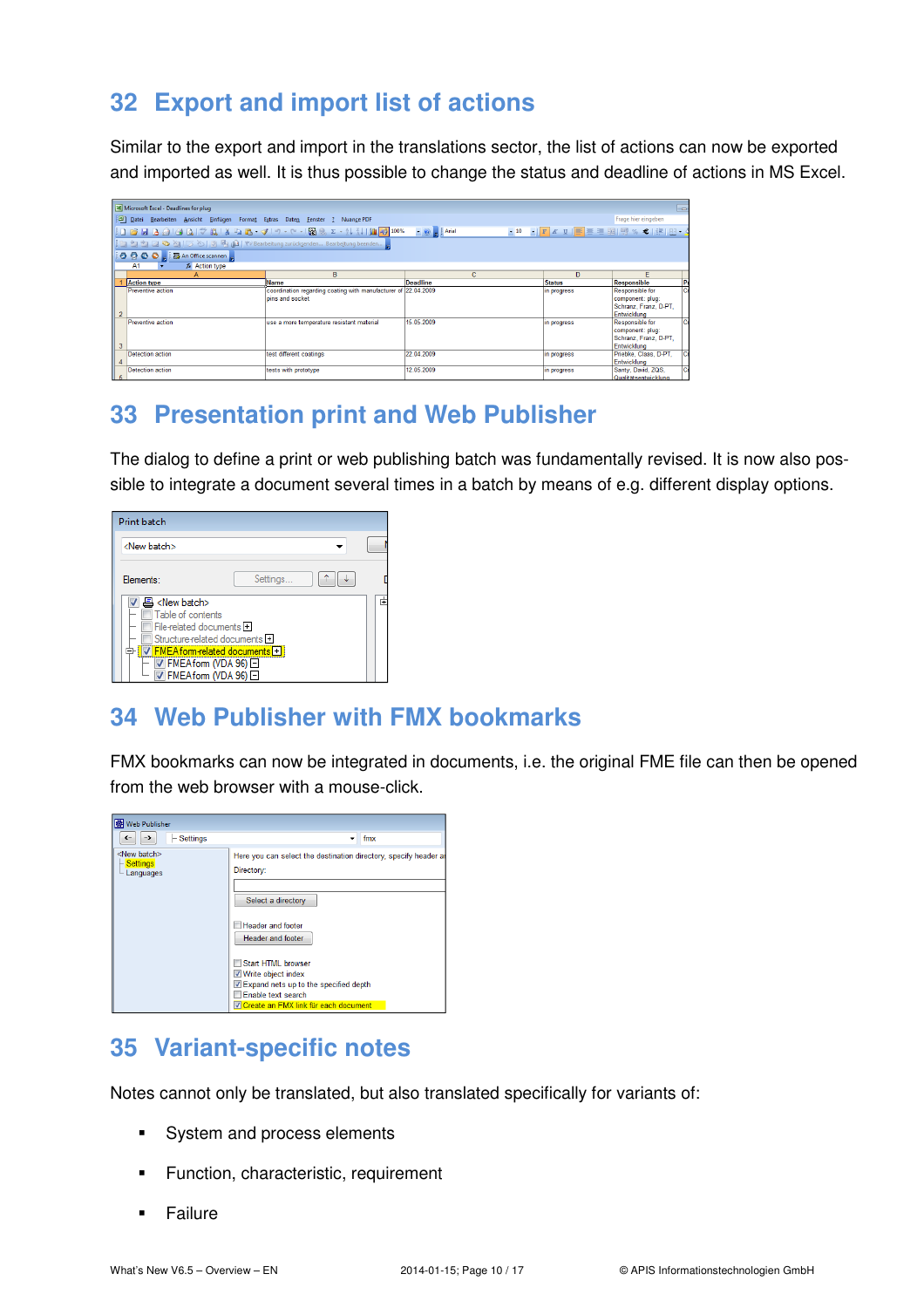• Revision state, action group, actions

Note: You can show and change variant-specific notes in the object inspector.

| Object inspector                                                                                                                                                |              |      |      |         |                            |                      |  |  |  |  |
|-----------------------------------------------------------------------------------------------------------------------------------------------------------------|--------------|------|------|---------|----------------------------|----------------------|--|--|--|--|
| <b>Structure</b>                                                                                                                                                | Structure(V) | Name | Note | Note(V) |                            | <b>Miscellaneous</b> |  |  |  |  |
| Attribute name                                                                                                                                                  |              |      |      |         | Attribute value            |                      |  |  |  |  |
| Project<br>1<br>[3] Forklift truck with operating conditions, error detection, and failure response<br>2.<br>3<br>Customer/environment<br>Ensure safe operation |              |      |      |         |                            |                      |  |  |  |  |
| Failure: $\overline{60}$ S=10 $\overline{60}$ $\overline{2}$ 1.a.1 danger to life and limb {4}                                                                  |              |      |      |         |                            |                      |  |  |  |  |
| Attribute name                                                                                                                                                  |              |      |      |         | Attribute value            |                      |  |  |  |  |
| Note (Deutsch, System)                                                                                                                                          |              |      |      |         |                            |                      |  |  |  |  |
| Note (Deutsch, System) (variant 1)                                                                                                                              |              |      |      |         | relevant für Kunde A. B    |                      |  |  |  |  |
| Note (Deutsch, System) (variant 2)                                                                                                                              |              |      |      |         | relevant für Kunde C       |                      |  |  |  |  |
| Note (English, System)                                                                                                                                          |              |      |      |         |                            |                      |  |  |  |  |
| Note (English, System) (variant 1)                                                                                                                              |              |      |      |         | relevant for customer A. B |                      |  |  |  |  |
| Note (English, System) (variant 2)                                                                                                                              |              |      |      |         | relevant for customer C. D |                      |  |  |  |  |

# **36 Variant-specific user-defined attribute**

User-defined attributes are now variant-specific for:

- System and process elements
- **Function, characteristic, requirement**
- **Failure**
- **Revision state, action group, actions**

Note: You can show and change variant-specific user-defined attributes in the object inspector.

### **37 Variant-specific ID number**

The ID number to be manually assigned by the user (not the object ID of the IQ software) is now also variant-specific for:

- System and process elements
- **Function, characteristic, requirement**
- **Failure**
- **Revision state, action group, actions**
- Control method/reaction plan (if the new Control Plan method is applied)

| Item code: |  |
|------------|--|
| Number:    |  |
| ID number: |  |

Note: You can show and change variant-specific ID numbers in the object inspector.

### **38 Variant-specific classification**

It is now possible to use a variant-specific classification for the following objects: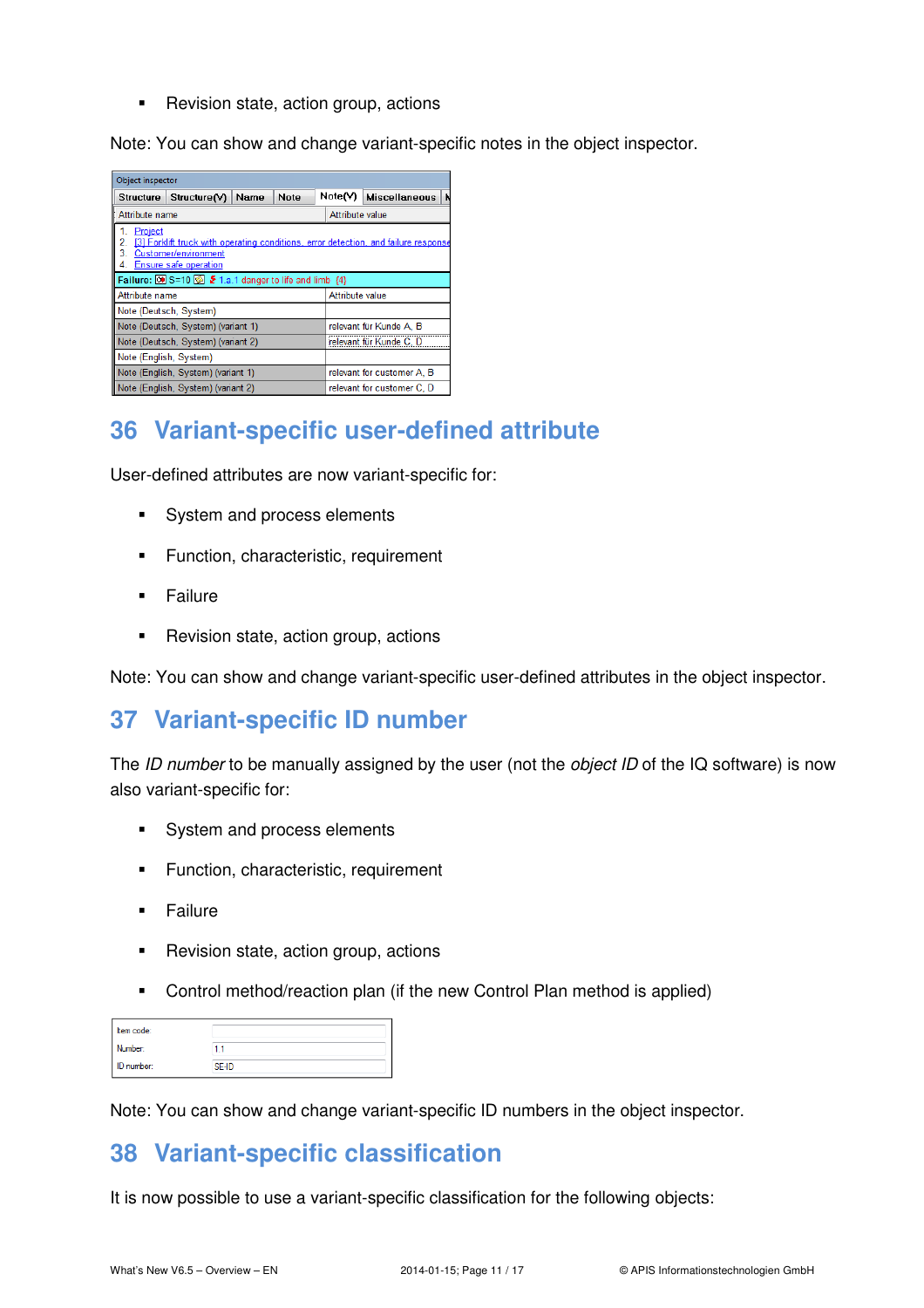- System elements
- Function
- Characteristic
- Requirement
- Failure
- Revision state

### **39 Icon for variant-specific values**

A hot-click icon is provided for the availability of variant-specific values. It can be displayed e.g. in the structure list via the display options. Double-clicking on the icon will open the object inspector.

### **40 Variants matrix with hierarchical list**

For better navigation, there is now a hierarchical list (similar to the structure list), in which you can specifically unfold and fold parts of the list using the +/- icons.

#### **41 Risk matrix set**

Similar to valuation catalogs, there can now be several designated matrix sets with S/O, S/D, D/O. In addition, all 27 possible color combinations can be ranked. The ranking is called the Risk Matrix Ranking (RMR). Each ranking position can then again be assigned with a traffic light color.



A risk matrix set can be assigned to the FME file, the project, the structure, the variant, or the FMEA form. If no risk matrix set is defined on the respective level, then the relevant risk matrix set is determined by means of the following *inheritance hierarchy*:

- Variant from structure
- Structure from project
- Project from database (FME file)
- FMEA form from database (FME file)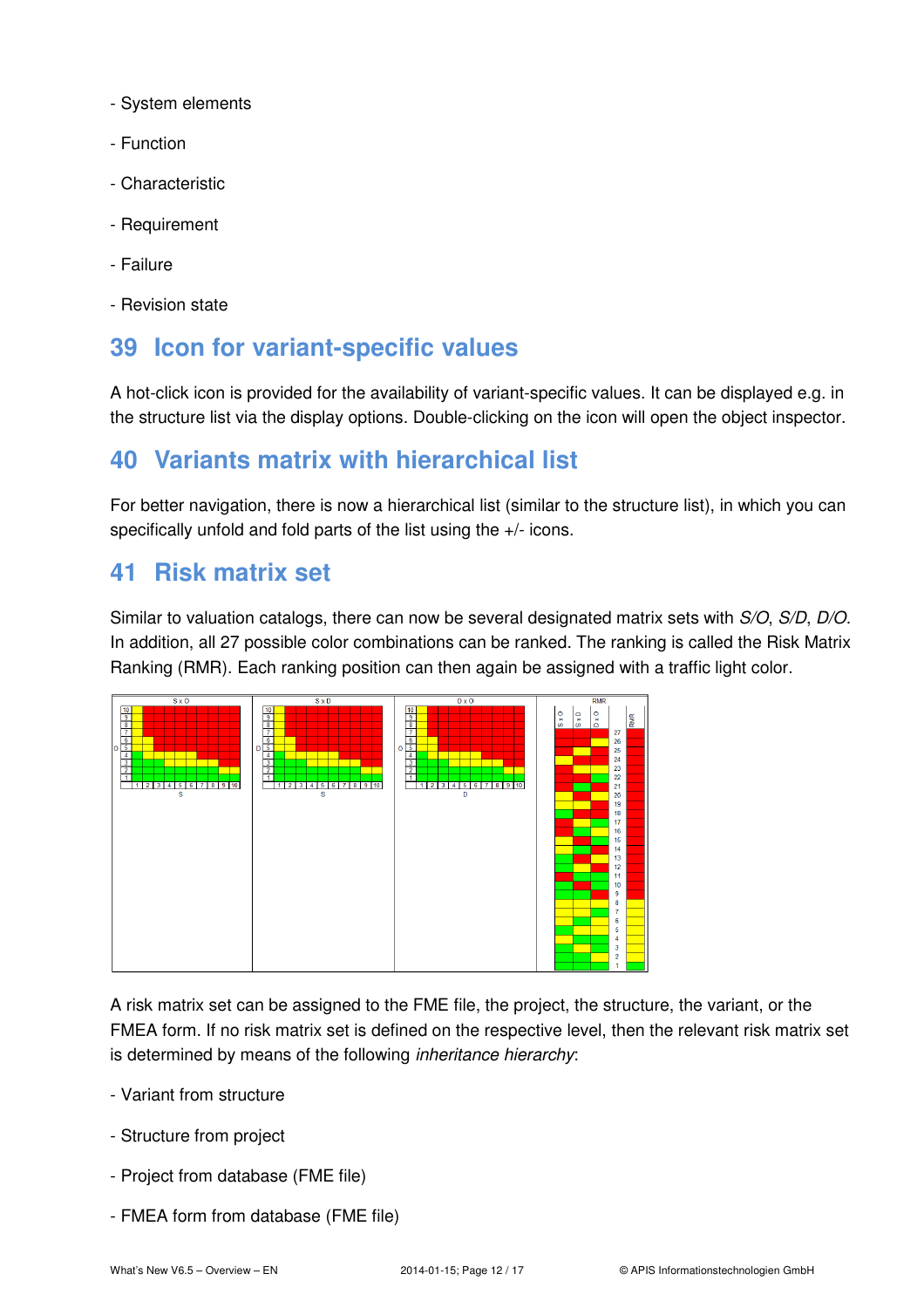# **42 Risk matrix set for extended risk matrix**

Similar to the risk matrix sets described above, you can also define **several** sets for the extended risk matrix and **assign** them as required.



# **43 Risk matrix and Statistics Editor**

The Statistics Editor uses the assigned set (possibly through inheritance) as the basis of analysis for the analysis types risk matrix and extended risk matrix. If no set is assigned, the default set is used.

# **44 Risk matrix colors and RMR color in FMEA form**

The colors of risk matrix sets can be additionally shown in separate columns in the FMEA form layout VDA96/06.

| Failure mode                                    | Cause                                                                                                                                                                            | Preventive action                      | S x<br>$\Omega$ | $\circ$ | <b>Detection action</b> | S x<br>D | D | D x<br>$\circ$ | <b>RPN</b><br>$\overline{\phantom{a}}$ | <b>RM</b><br>R | R/D<br>فتسط |
|-------------------------------------------------|----------------------------------------------------------------------------------------------------------------------------------------------------------------------------------|----------------------------------------|-----------------|---------|-------------------------|----------|---|----------------|----------------------------------------|----------------|-------------|
| body                                            |                                                                                                                                                                                  |                                        |                 |         |                         |          |   |                |                                        |                |             |
| nment of connector pins to wires                |                                                                                                                                                                                  |                                        |                 |         |                         |          |   |                |                                        |                |             |
| incomplete assign-                              | [Constructive design<br>of plug body]<br><layout contacts="" of=""></layout>                                                                                                     | Initial state: 05.03.2009              |                 |         |                         |          |   |                |                                        |                |             |
| ment of wires to con-<br>act pins               |                                                                                                                                                                                  |                                        |                 |         |                         |          |   |                |                                        |                |             |
|                                                 | >> mechanical lay-<br>out of contacts does<br>not correspond with<br>electrical layout                                                                                           | verify measure-<br>ments in CAD layout |                 | 4       | tests with prototypes   |          | 4 |                | 144                                    |                |             |
| wrong assignment<br>of wires to contact<br>pins | [Constructive design<br>of plug body]<br><layout contacts="" of=""><br/>&gt;&gt; mechanical lay-<br/>out of contacts does<br/>not correspond with<br/>electrical layout</layout> | Initial state: 05.03.2009              |                 |         |                         |          |   |                |                                        |                |             |
|                                                 |                                                                                                                                                                                  |                                        |                 |         |                         |          |   |                |                                        |                |             |
|                                                 |                                                                                                                                                                                  | verify measure-<br>ments in CAD layout |                 | 4       | tests with prototypes   |          | 4 |                | 144                                    |                |             |

The colors in the additional columns can be used for filtering purposes.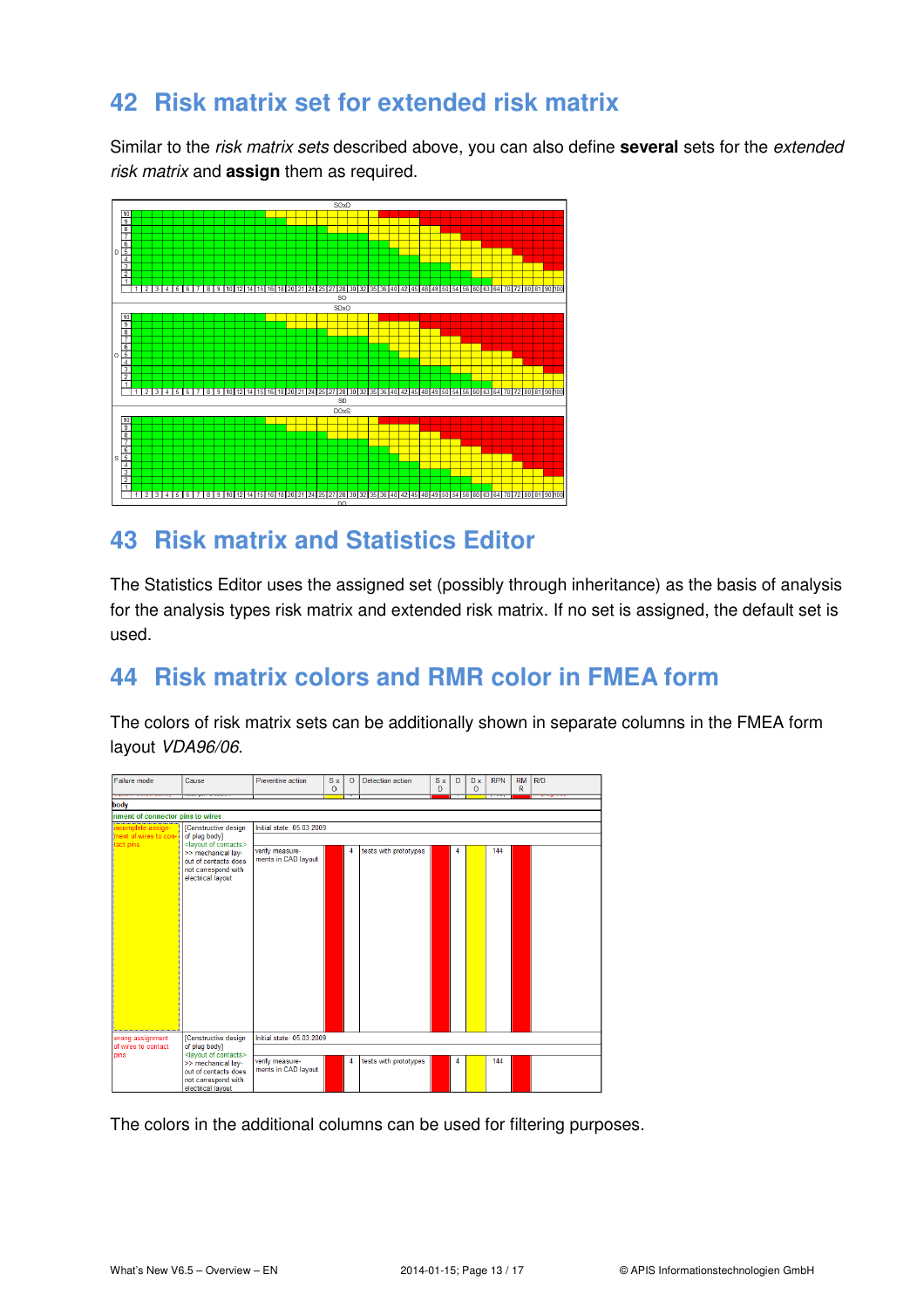# **45 Alternative Control Plan method**

In FMEA, there are preventive (PA) and detection actions (DA). The Control Plan contains columns labeled control method (CM) and reaction plan (RP). In version 6, CM and RP are represented above PA and DA. Via attribute values of PA and DA, you can decide, whether a relevance to PA and DA is available. The previous handling of the Control Plan can be maintained in version 6.5.

An alternative method is now available, which is called the "new Control Plan method". Control method and reaction plan respectively are separate objects in this method.

If you decided to work with the new Control Plan method, you have to change the method in the document settings, and the data are converted by that. There is an initial redundancy, as none of the previous objects or object attributes is changed. The new objects are additionally created. The following shows an example of CP old, CP new after conversion, and CP new cleaned and edited.



### **46 Pareto compact**



A new analytical method, "Pareto compact", is available. In this, the color of the critical failures is different and there is no cumulative curve.

# **47 Pareto analyses with RMR**

The RMR can be alternatively chosen in the Pareto analysis.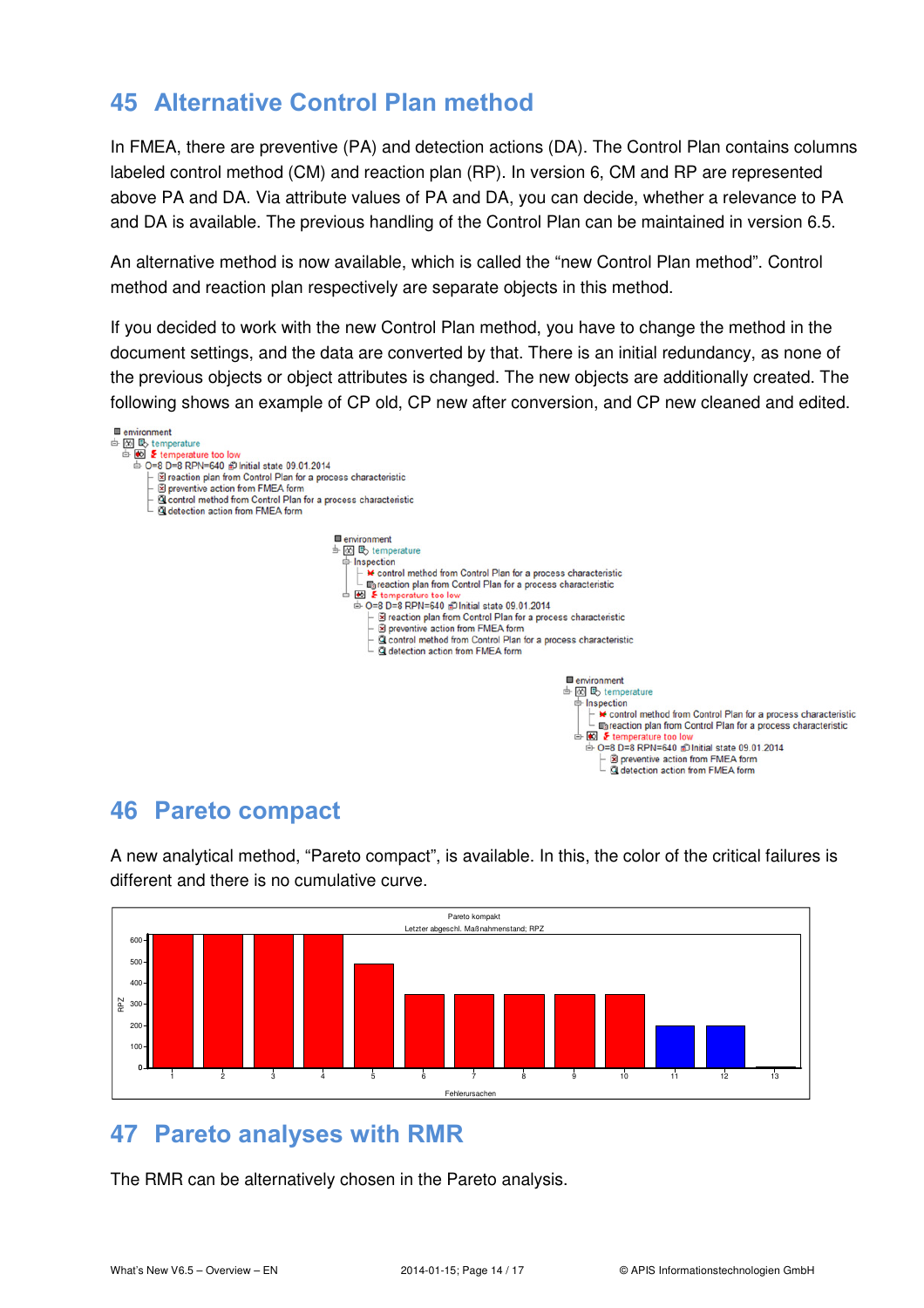# **48 Statistic results list and Structure Editor**

It is now also possible to synchronize the results list with the structure tree using the new context menu item Structure Tree.

#### **49 Bilingual user-defined view**

The content of the user-defined views can now be displayed bilingually.

### **50 Show different valuations**

If actions have several occurrences, it is now possible to activate "Different valuations for selected action" via the context menu.

### **51 Highlighting filter**

As you already know from the FMEA Forms Editor, you can now use the highlighting filters in the Structure Tree and Function/Failure Analysis Editors as well.

# **52 Redesigned filter dialog**

Similar to the dialogs of Workstation settings, Document settings, and Display op-tions, the Filter dialog was revised as well to make it easier for you to find the required in-dividual levels/criteria and to know what they do.

# **53 System filter – Changes of structure version**

So far, you could only use this filter to compare the structure's content with the content of the last created structure version and have the changes displayed. Now you can define the available structure version you want to compare the structure's content with.

### **54 System filter - Top-10**

The category System-defined filters in the filter dialog (menu View | Filter) contains several filters for the top 10 failures. You can change the Number of worst failures for these filters to another value than 10.

### **55 New filter criteria**

New filter criteria were included in various filtering levels:

- IQ objekt ID
- Risk matrix color
- Back color for system elements
- DVP&R is available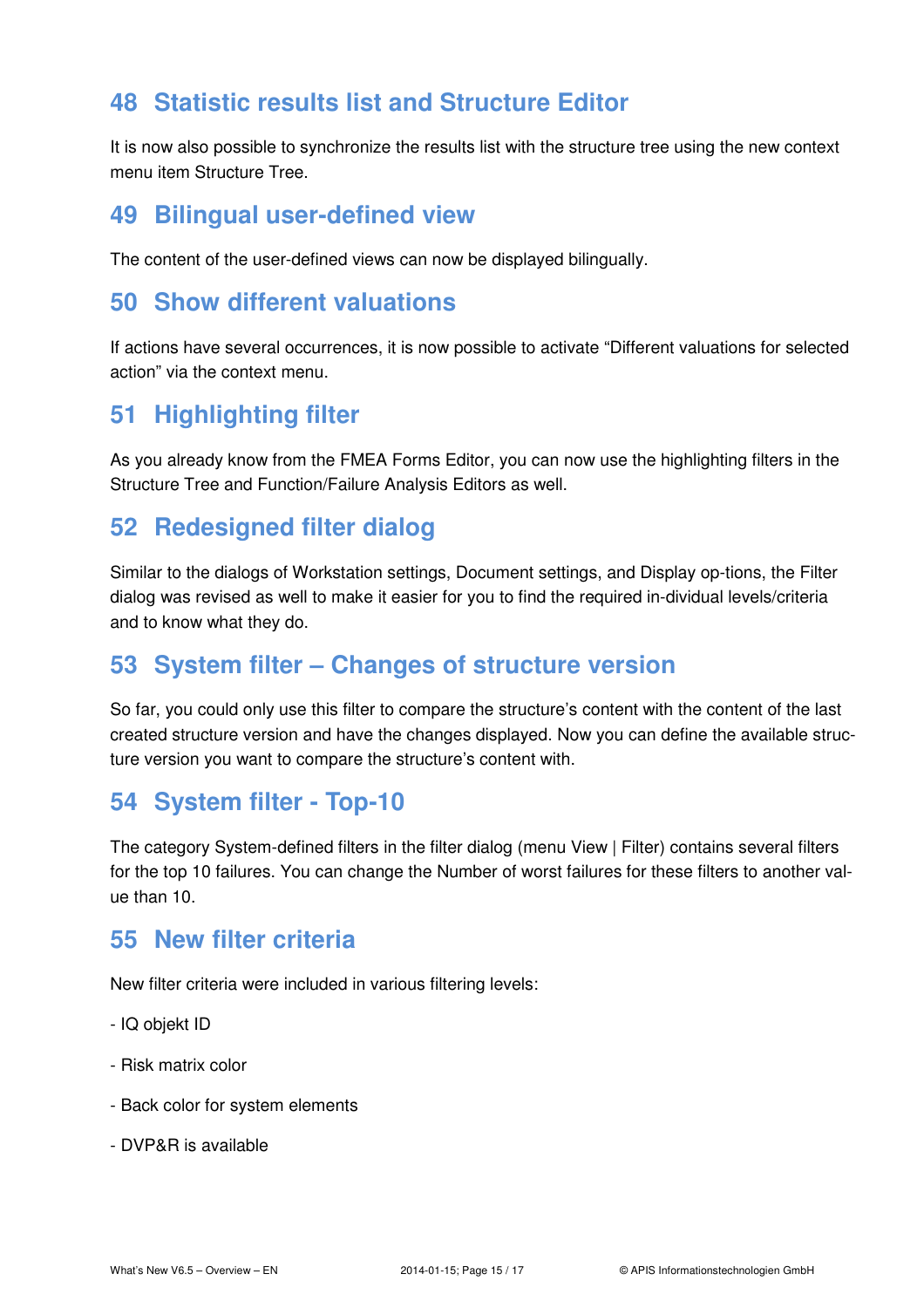# **56 Fault tree (FTA) – alignment**

The left-to-right alignment based on the failure net can now be realized from the top down.



# **57 Fault tree (FTA) – symbols**

The previously used symbols according to IEC 60617-12 (1997) can now be changed to become symbols according to ANSI/IEEE 91-1984.



### **58 Functional Safety**

One major focus within version 6.5 addresses Functional Safety.

You will find a detailed description at http://iq.apis.de/FunctionalSafetyV65.

Please get in touch with us if you need services for Functional Safety. Contact: training@apis.de

### **59 Graph Editor**

The Graph Editor is a new additional editor which is especially useful analyzing Functional Safety and Mechatronic Systems.

You will find a detailed description at http://iq.apis.de/FunctionalSafetyV65.

Please get in touch with us if you need services for the Graph Editor. Contact: training@apis.de

### **60 Object Inspector - Tabs**

The assignment of the various object details to the various tabs was completely revised. The Variants tab is not available anymore. Instead, another tab with the add-on "V" in brackets (e.g. Note (V)) will be provided in addition to the tab itself (e.g. Note).

### **61 Object Inspector – Icons**

The various tabs of the Object Inspector provide some new icons to facilitate editing your data. Note: If the cursor is placed above one of the icons, a tooltip is shown briefly explaining its purpose.